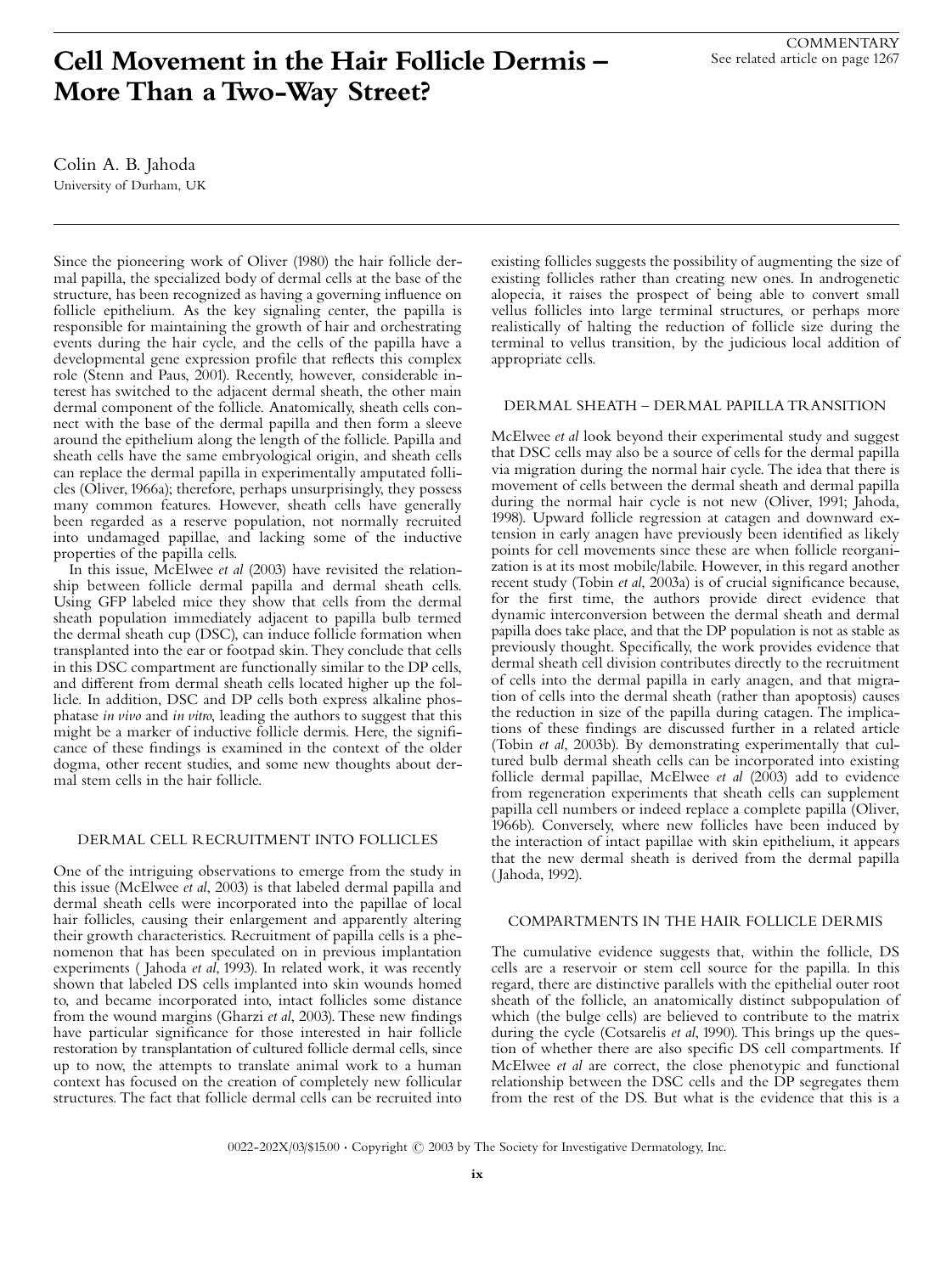specialized DS cell compartment? In work using microinjected dyes to investigate compartmentalization within rodent follicles, no clear evidence was found for a junctional link between the papilla and adjoining dermal sheath cells (Kam and Hodgins, 1992; Choudhry et al, 1997). However, in a recently published paper in which the location and density of gap junctions was investigated in human hair follicles using EM and antibody staining, clear evidence of gap junctions was found within separate DP and DP compartments (Iguchi et al, 2003). Moreover, a particularly strong line of expression of gap junction proteins was observed at the base of the follicle exactly at the junction between the DP and the DS cells. Indeed, the authors postulated that these may ''form a sort of functional syncytium through the gap junctions by which they may play a pivotal role in controlling hair growth and its cycle''. Nevertheless there is evidence that, functionally, dermal sheath cells from above the DSC are not dissimilar to those in the bulb region. For example, Oliver (1967) showed that dermal sheath cells from the middle of the follicle were able to regenerate a DP within implanted follicle sections. Moreover, another group have shown that dermal sheath cells from the upper half of follicles can regenerate when transplanted ectopically into the kidney capsule (Matsuzaki et al, 1996). Therefore, there are circumstances in which other follicle DS cells can become papilla cells. These discrepancies may be explained by proximity of the DSC cells to the germinative epithelial cells, insofar as these cells may be "primed" by contact with epidermal cells to be inductive. Generally speaking, it suggests that the nature and role of the cells is influenced, as in most progenitor populations, by location.

#### HAIR FOLLICLE DERMIS AND SKIN DERMIS

The papers by McElwee et al and Tobin et al both reinforce the stem cell role of dermal sheath cells within the follicle; however, recent findings suggest that this may only be part of the story. McElwee et al point to the fact that DSC cells and DP cells both express alkaline phosphatase expression in vivo and in vitro, as a marker of inductive follicle dermis. However, we now know that follicle dermal papilla and sheath cells can be differentiated into bone and adipose tissue ( Jahoda et al, 2003). Therefore, the expression of alkaline phosphotase, a marker of osteocyte differentiation, could reflect the broader stem cell capabilities of these populations, or indeed could just be incidental.

Possibly the most intriguing observation made by Tobin et al (2003a) is the bi-directional flow of follicle dermal cells. Not only are DS cells recruited into the DP, but there is also a loss of DP cells into the DS at catagen. But is this cellular exchange limited to the follicle? It is long established that epithelial cells of the follicle ORS are crucial in the regeneration of wounded interfollicular epidermis.We have hypothesized that in the same way that ORS cells are recruited into wounded follicles, the DS/DP cells play a parallel role as stem cells in dermal wound repair ( Jahoda and Reynolds, 2001), and have shown that DS cells can incorporate into healing wounds (Gharzi et al, 2003). Therefore, there is some evidence that follicle dermal stem cell activity extends to the interfollicular dermis in the context of trauma. The perception of the relationship between follicle epithelium and skin epidermis underwent a major revision when labeling experiments showed that follicle stem cells in the epithelial bulge region contribute to normal undamaged skin (Taylor et al, 2000). If the parallels between the DS and ORS were to be extended further, then one could envisage that, in a similar way, dermal sheath cells could contribute to the interfollicular skin ¢broblast population. An exciting observation described in the work of Tobin and colleagues, but whose significance is not considered, further is the "release" of dermal sheath cells from the follicle during catagen. From my perspective this could well be the first evidence of the follicular dermis contributing to the interfollicular dermis in undamaged skin. Some of these ideas are summarized in Fig 1. This is a highly simplified model diagram because the exchange



Figure 1. Speculative diagram illustrating movements of dermal cells between the dermal papilla and dermal sheath within the follicle, and also into the skin dermis.

of cells between the papilla and sheath occurs at specific and different times of the hair cycle, as may the loss of cells from the follicle dermal sheath into the dermis. However, what it attempts to illustrate is the idea that movement of dermal cells may occur not only within the follicle but to the skin dermis as well, and that this may occur both in trauma situations and during the dynamic migratory phases of the hair cycle. Whether there is movement in the reverse direction, from the skin dermis to the dermal sheath, cannot be completely ruled out. However, this would seem unlikely since the follicle dermis appears to have unique developmental properties. Thus, McElwee's paper, having raised the prospect of being able to augment follicle size by recruitment, is balanced by Tobin's evidence of movement of dermal cells not only within the follicle, but outside to the dermis. In skin undergoing androgenetic alopecia, there is the possibility that the balance of migration is altered and incontinence of dermal sheath cells to the skin dermis leads to reduction in size of the dermal papilla, and in turn to miniaturization of the follicle structure. If this leakage is the result of signals from a dermal environment unique to this region of skin, then addition of cells by recruitment might only be postponing the inevitable.

#### **REFERENCES**

- Choudhry R, Pitts JD, Hodgins MB: Changing patterns of gap junctional intercellular communication and connexin distribution in mouse epidermis and hair follicles during embryonic development. Dev Dyn 210:417-430, 1997
- Cotsarelis G, Sun TT, Lavker RM: Label-retaining cells reside in the bulge area of pilosebaceous unit: Implications for follicular stem cells, hair cycle, and skin carcinogenesis. Cell 61:1329^1337, 1990
- Gharzi A, Reynolds AJ, Jahoda CAB: Plasticity of hair follicle dermal cells in wound healing and induction. Exp Dermatol 12:126-136, 2003
- Iguchi M, Hara M, Manome H, Kobayasi H, Tagami H, Aiba S: Communication network in the follicular papilla and connective tissue sheath through gap junctions in human hair follicles. Exp Dermatol 12:283-288, 2003
- Jahoda CAB: Cellular and developmental aspects of androgenetic alopecia. Exp Dermatol 7:235-248, 1998
- Jahoda CAB: Induction of follicle formation and hair growth by vibrissa dermal papillae implanted into ear wounds: Vibrissa-type fibres are specified. Development 115:1103^1109, 1992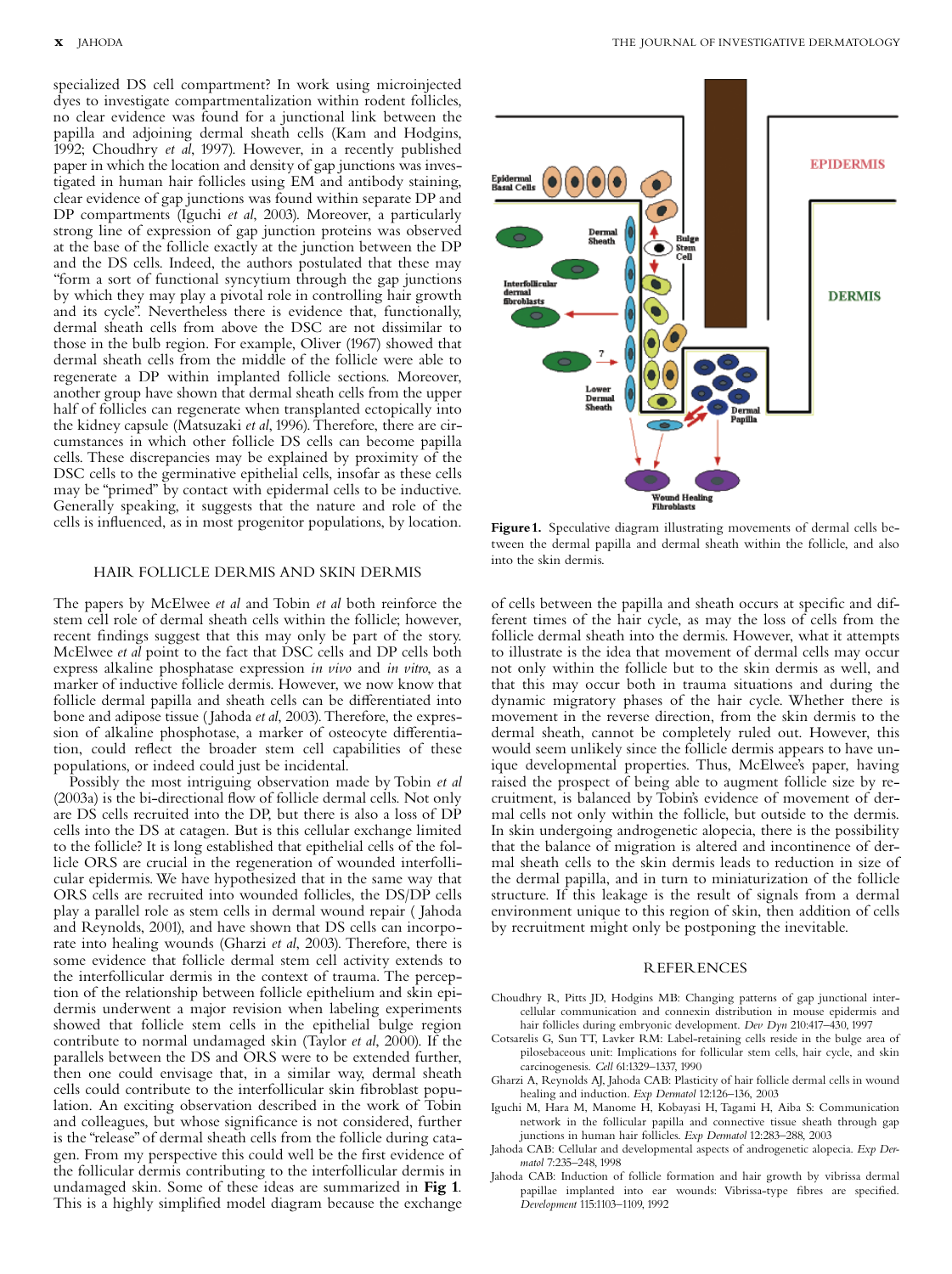- Jahoda CAB, Whitehouse CJ, Reynolds AJ, Hole N: Hair follicle dermal cells differentiate into adipocyte and osteogenic lineages. Exp Dermatol, 2003 (in press)
- Jahoda CAB, Reynolds AJ: Hair follicle dermal sheath cells ^ Unsung participants in wound healing. Lancet 358:1445^1448, 2001
- Jahoda CAB, Reynolds AJ, Oliver RF: Induction of hair growth in ear wounds by cultured dermal papilla cells. *J Invest Dermatol* 101:584-590, 1993
- Kam E, Hodgins MB: Communication compartments in hair follicles and their implication in differentiative control. Development 114:389-393, 1992
- Matsuzaki T, Inamatsu M, Yoshizato K: The upper dermal sheath has a potential to regenerate the hair in the rat follicular epidermis. Differentiation 60:287-297, 1996
- McElwee KJ, Kissling S, Wenzel E, Huth A, Hoffmann R: Cultured peribulbar dermal sheath cells can induce hair follicle development and contribute to the dermal sheath and dermal papilla. *J Invest Dermatol* 121:1267-1275, 2003
- Oliver RF: Dermal-epidermal interactions and hair growth. *J Invest Dermatol* 96:76S, 1991
- Oliver RF: Ectopic regeneration of whiskers in the hooded rat from implanted lengths of vibrissa follicle wall. J Embryol Exp Morph 17:27-34, 1967
- Oliver RF: Histological studies of whisker regeneration in the hooded rat. J Embryol Exp Morph 16:231-244, 1966b
- Oliver RF: Local interactions in mammalian hair growth. In: Spearman RIC, Riley PA (eds). The Skin of Vertebrates. Academic Press: New York, 1980, p199-210.
- Oliver RF: Whisker growth after removal of the dermal papilla and lengths of follicle in the hooded rat. *J Embryol Exp Morph* 15:331-347, 1966a
- Stenn KS, Paus R: Controls of hair follicle cycling. Physiol Rev 81:449-494, 2001 Taylor G, Lehrer MS, Jensen PJ, Sun TT, Lavker RM: Involvement of follicular stem
- cells in forming not only the follicle but also the epidermis. Cell 102:451^461, 2000 Tobin DJ, Gunin A, Magerl M, Handijski B, Paus R: Plasticity and cytokinetic
- dynamics of the hair follicle mesenchyme: Implications for hair growth control. J Invest Dermatol 120:895-904, 2003b
- Tobin DJ, Gunin A, Magerl M, Paus R: Plasticity and cytokinetic dynamics of the hair follicle mesenchyme during the hair growth cycle: Implications for growth control and hair follicle transformations. J Investig Dermatol Symp Proc 8:80^86, 2003a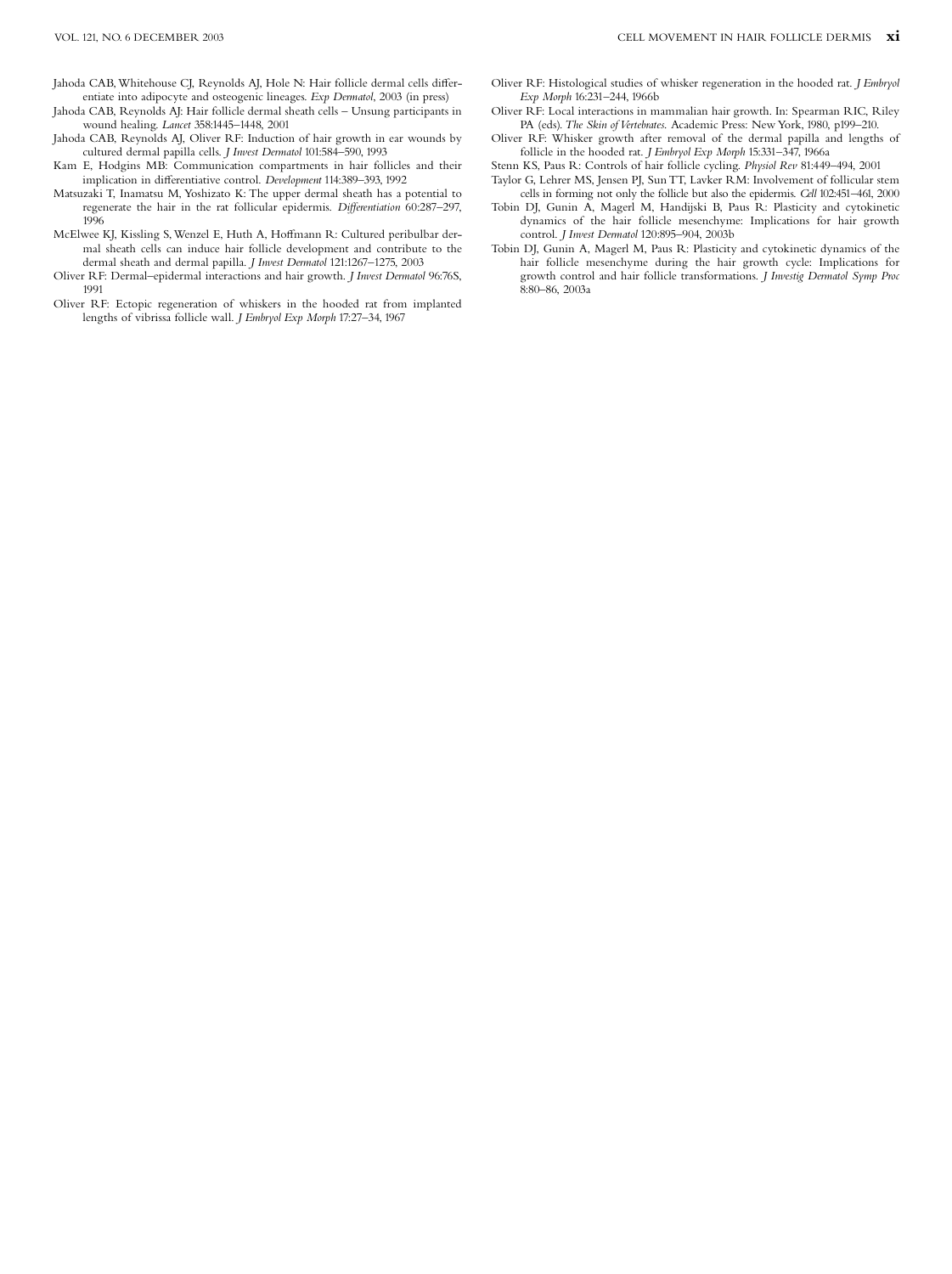This document is a scanned copy of a printed document. No warranty is given about<br>the accuracy of the copy. Users should refer to the original published version of the material.